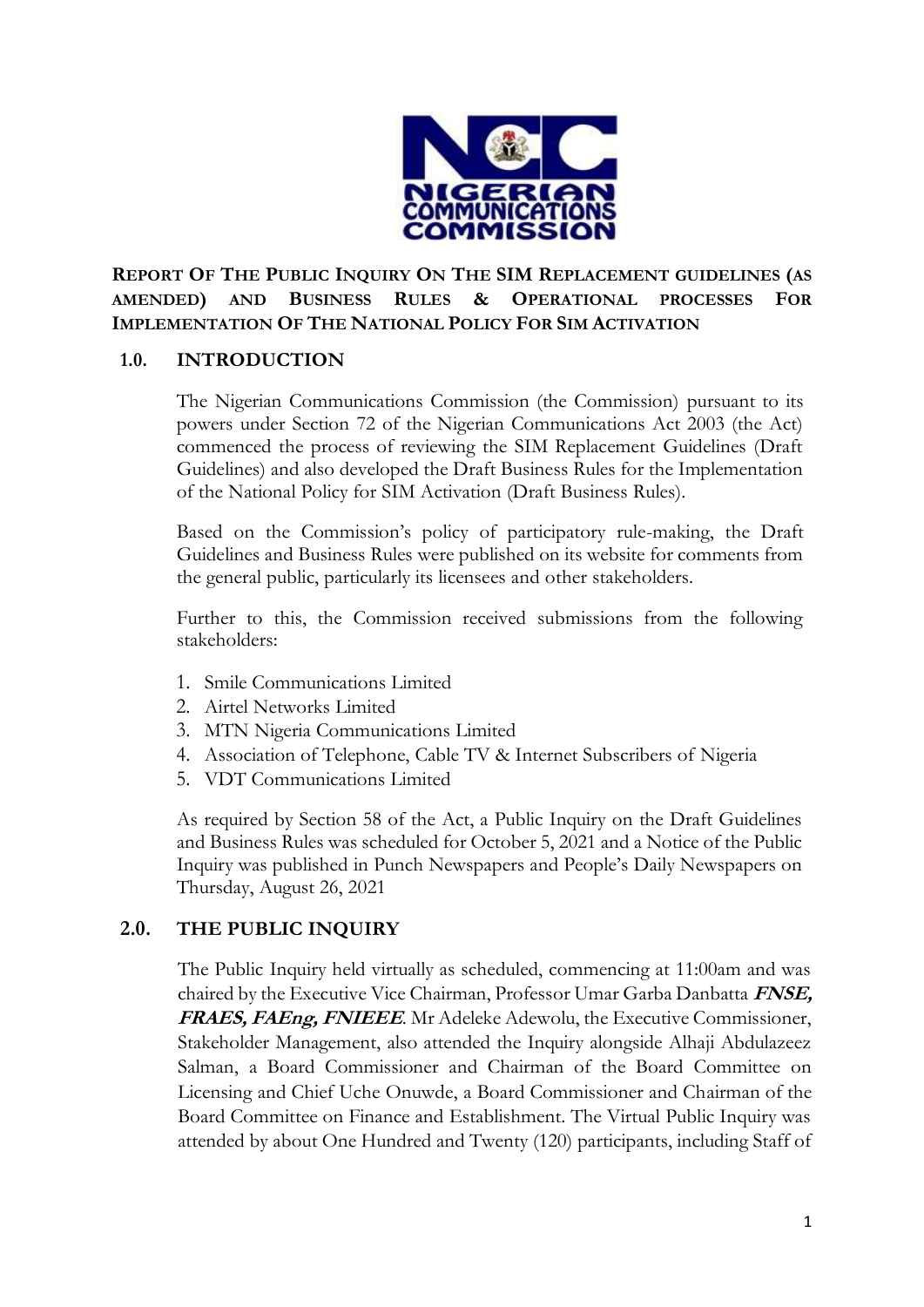the Commission, representatives of telecommunications companies, as well as other interested stakeholders.

In his opening remarks, the EC-SM welcomed participants to the forum, and stated that the Public Inquiry is an avenue that enables the Commission develop and review its regulatory instruments by incorporating the comments and suggestions of industry stakeholders. He further added that this process ensures that the regulatory instruments issued by the Commission are in consonance with the best practices in the industry.

The Executive Vice Chairman, Professor Umar Garba Danbatta in his opening remarks stated that the Public Inquiry was consistent with the rule making process of the Commission and also in line with the Strategic Collaboration and Partnership Pillar of the 5 (Five) Point Agenda of the Commission. He also added that the Inquiry was a testament to the commitment of the Commission to keep up with the pace of the dynamic growth in the industry. Subsequently, the EVC enjoined all participants to make their contributions freely and raise issues that will assist the Commission in developing and issuing a regulatory instrument that will continually contribute to the development of the industry and sustain its positive contributions to the Nation's economy.

The Assistant Director, Legal and Regulatory Services Department, Ms. June Nwachukwu, gave an overview of the Draft Guidelines and Business Rules, while Mr. Mohammed Suleh-Yusuf, Senior Manager, Legal and Regulatory Services Department presented the Commission's responses to the comments received from stakeholders prior to the Public Inquiry.

# **A. GENERAL OVERVIEW OF THE SIM REPLACEMENT GUIDELINES AND THE BUSINESS RULES FOR THE IMPLEMENTATION OF THE NATIONAL POLICY FOR SIM ACTIVATION**

The SIM Replacement Guidelines compliments the Registration of Telephone Subscriber Regulations in providing for a regulatory framework for the registration, replacement and modification of SIM in the Communications Sector. The Draft Guidelines is principally intended to prescribe a standard procedure for SIM Replacement to be used by Network Service providers. The purport of the review is to comprehensively review the extant provisions to reflect current realities.

The Business Rules on its part is aimed at aligning existing Regulations, Guidelines, Directives and other regulatory stipulations with the revised National Identity Policy for SIM Card Registration.

# **B. REVIEW OF COMMENTS RECEIVED BEFORE THE PUBLIC INQUIRY**

# **1. Smile Communications Limited**

#### **1.1. Comment**

Smile requested that the Commission review the scope of the Guidelines to reflect the operational processes in the Business Rules. It further recommended that the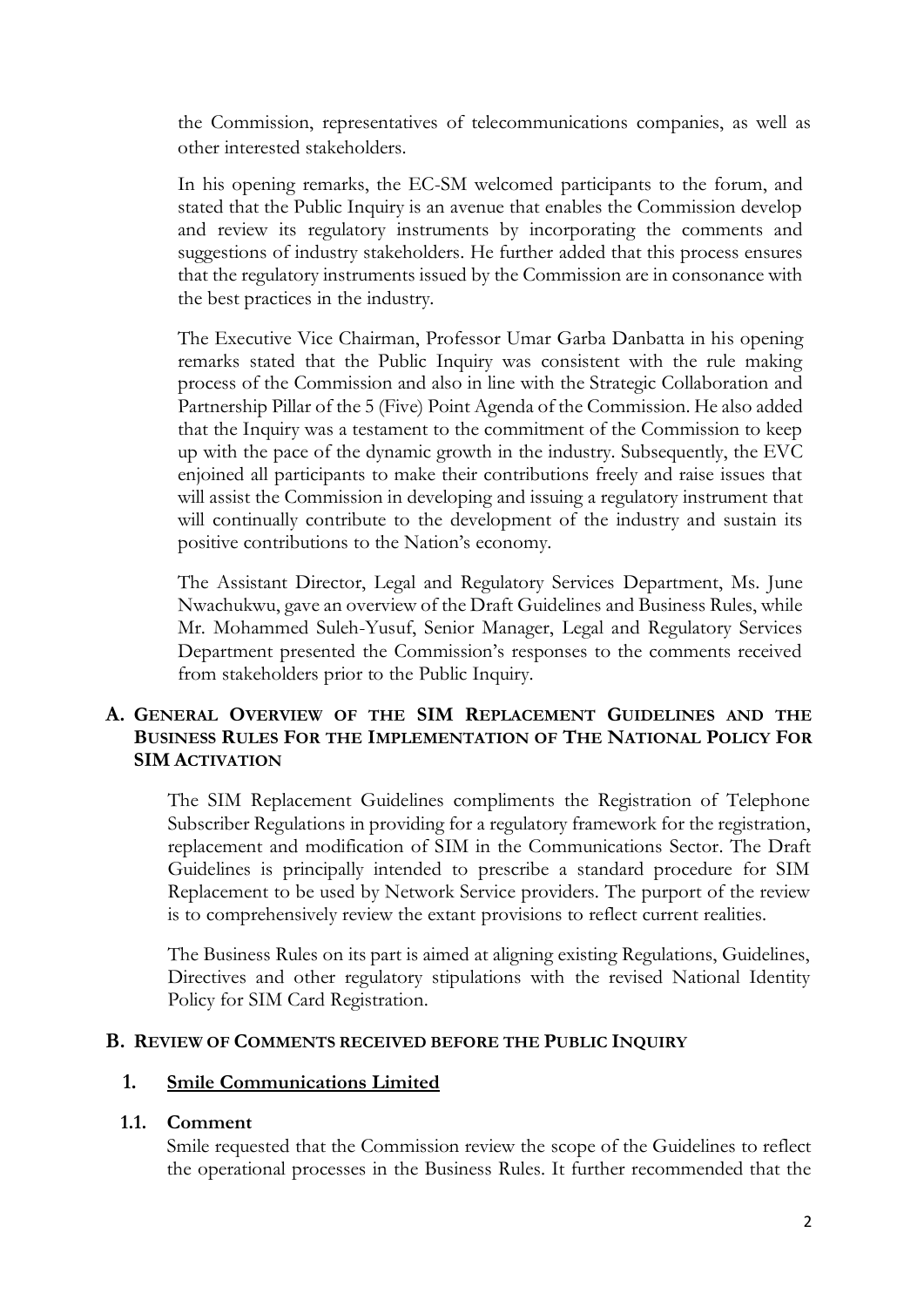Guidelines be made to apply to all subscribers (individual and Corporate, IoT and Machine to Machine including post-paid and pre-paid subscribers) in line with the Business Rules.

Smile stated further that the scenarios as outlined in the Business Rules indicating when a Subscriber's SIM can be replaced should be incorporated in the Guidelines.

# **Response**

The Comment is noted and will be duly considered.

# **1.2. Comment**

Smile recommended that Paragraph 6.3(1) of the Draft Guidelines be redrafted as follows: 'The SIM Replacement Process shall be carried out as outlined in the Business Rules for SIM Replacement.

#### **Response**

The Comment is noted and will be duly considered.

#### **1.3. Comment**

Smile recommended that Paragraph 6.4 be redrafted as follows: "Where the Subscriber requesting for the replacement is a Corporate Body or IoT/ Machine to Machine, then the SIM Replacement process must be carried out as specified uner the Business Rules issued in pursuance to the objectives of this Guidelines."

#### **Response**

The Comment is noted and will be duly considered.

# **1.4. Comment**

Smile recommended that in respect of SIM Replacement by Proxy, Paragraph 7 be redrafted as follows: "A SIM Replacement may be carried out by Proxy as specified under the Business Rules issued in pursuance to the objectives of these Guidelines".

# **Response**

The Comment is noted and will be duly considered.

# **1.5. Comment**

Smile recommended that in respect of SIM Replacement of deceased persons, only the NIN of the authorized individual and the MSISDN of the deceased person be provided to the Mobile Network Operator. It further recommended that this process is stated clearly in the Business Rules and need not be in the Draft Guidelines.

#### **Response**

The Comment is noted and will be duly considered.

# **1.6. Comment**

Smile recommended that the provision for Online SIM Replacement be redrafted as follows: "An Online SIM Replacement may be carried out as specified under the Business Rules issued in pursuance to the objectives of this Guidelines"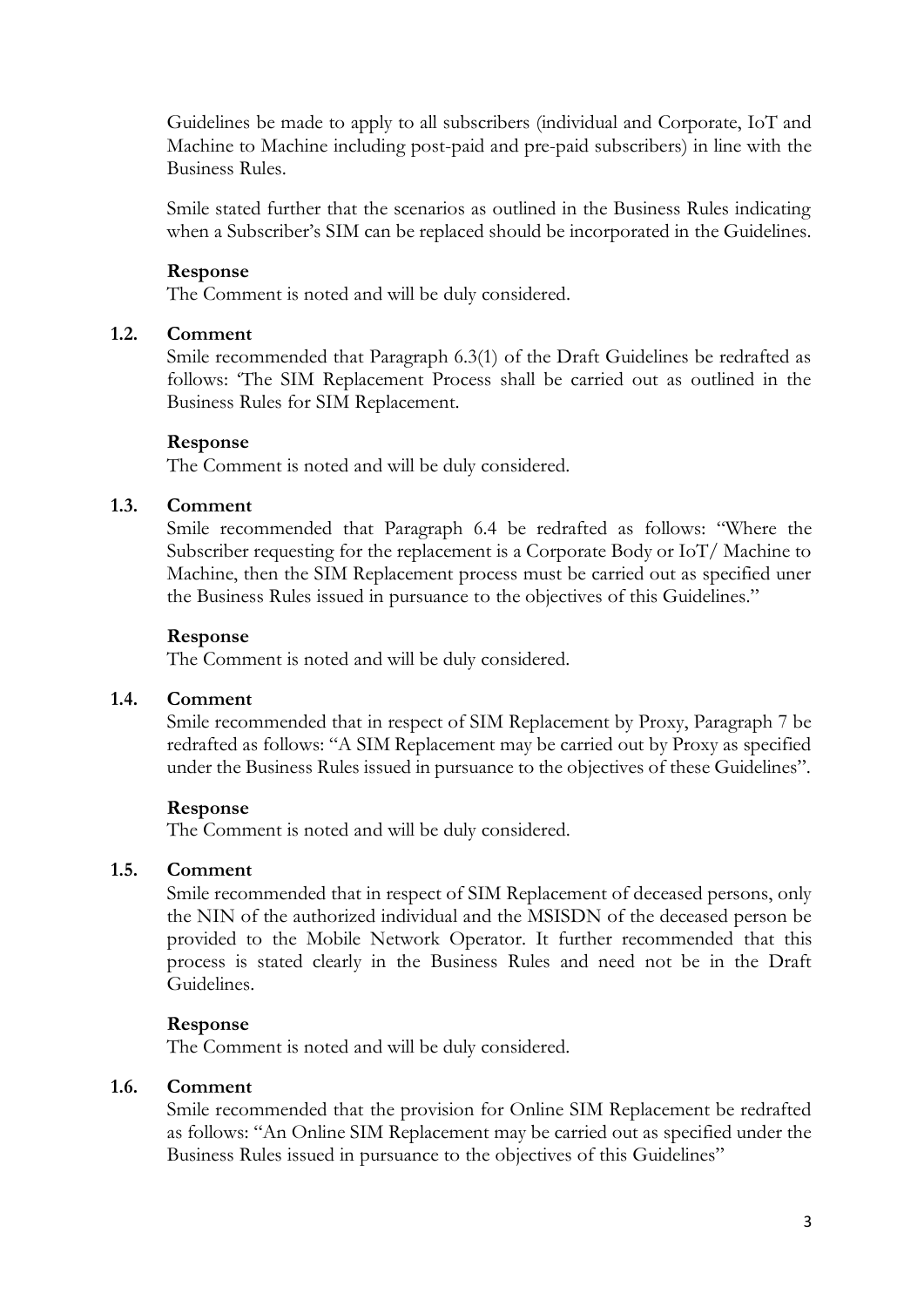# **Response**

The Comment is noted and will be duly considered.

#### **1.7. Comment**

Smile recommended that the limited access window provided to subscriber be amended from 2 hours to "reasonable time subject to the resolution of the Service levels".

#### **Response**

The Comment is noted and will be duly considered.

#### **1.8. Comment**

Smile stated that the definition of SIM should be as defined in the Registration of Telephone Subscriber Regulations.

#### **Response**

For clarity, the Commission believes it is important to also define 'SIM' in these Guidelines.

#### **1.9 Comment**

Smile stated that the term 'Limited Access' should be as defined in the draft Business Rules.

#### **Response**

We are of the view that key terms and clauses should be defined in the main instrument and not in the Business Rules.

#### **1.10 Comment**

Smile recommended that the term 'telemaster' be deleted.

#### **Response**

**Noted** 

# **1.11 Comment**

Smile recommended that the term subscriber information should mean NIMC Foundational Data as outlined in the Business Rules.

#### **Response**

NIMC Foundational data does not constitute subscribers information and cannot replace it in the Guidelines. This comment is hereby rejected.

# **1.12 Comment**

Smile recommended that the SIM Replacement form be reviewed to indicate the current realities and the Business Rules.

#### **Response**

The Comment is noted and will be duly considered.

#### **1.13 Comment**

Smile recommended that 'Maiden Name' be made optional.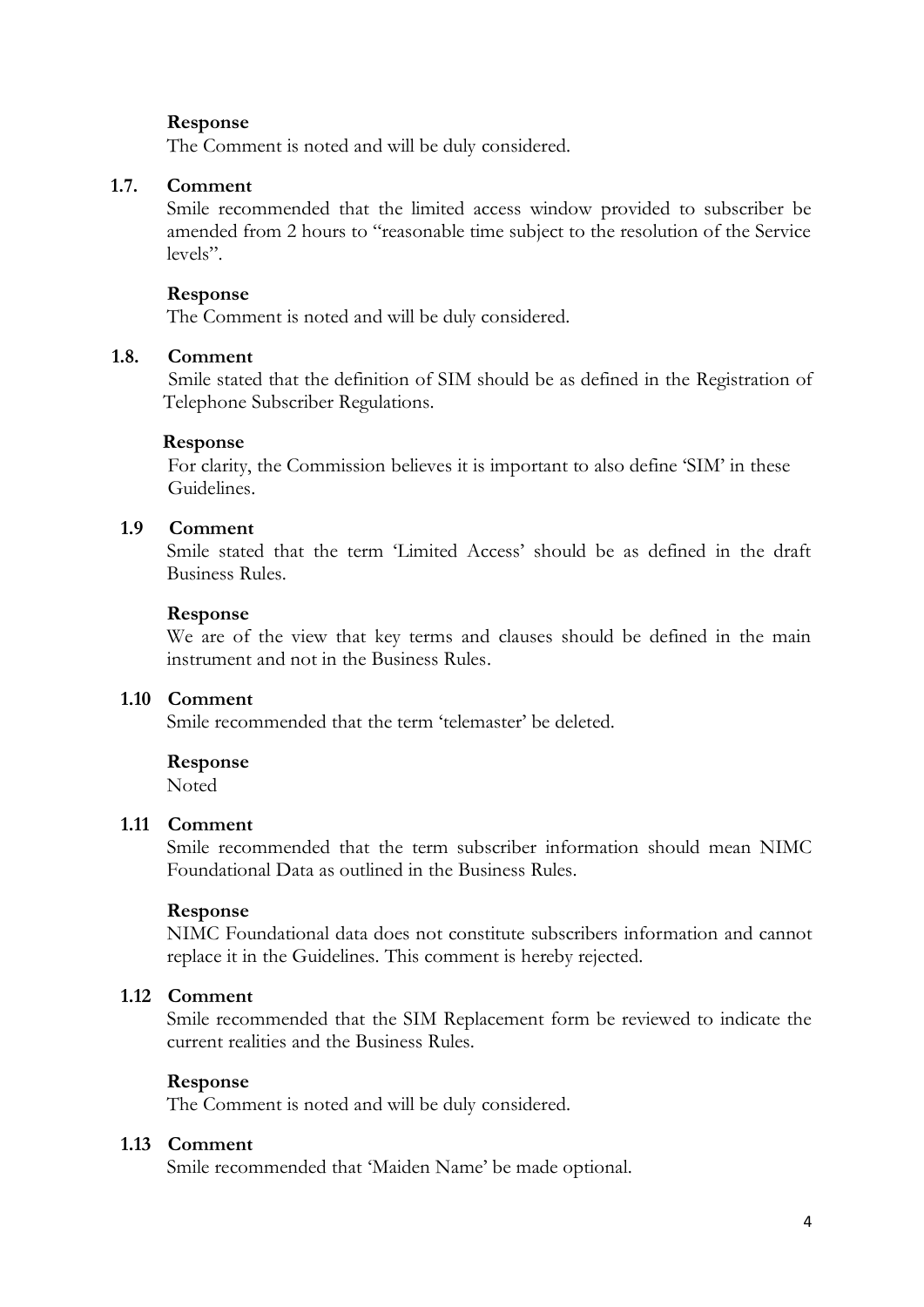#### **Response**

Comment noted and will be duly considered

#### **1.14 Comment**

Smile recommended that the definition of 'Limited Access' in the Business Rules be redrafted as follows: mean limitation by an MNO of communication services available to a customer to receipt of calls and Short Message Services (SMS) and making of calls to Emergency centre numbers and the MNO's call centre only.

#### **Response**

The Comment is noted and will be duly considered.

# **1.15 Comment**

Smile recommended that the definition of 'Limited Service Status' be added to the Definition Section of the Business Rules and be defined as 'limitation by an MNO of communication services available to a Customer to receipt Short Message Services (SMS) or communication from the MNO only to confirm NIN verification of the subscriber'.

#### **Response**

The definition in the main instruments suffices for the Business Rules.

# **1.16 Comment**

Smile recommended that the Commission accede to approving Mobile SIM Replacement.

# **Response**

Mobile SIM Replacement will not be in tandem with existing regulatory prescriptions and this comments is not acceptable at this point in time.

# **1.17 Comment**

Smile recommended that the General Rules for SIM replacement was not included in the Business Rules for SIM Replacement.

#### **Response**

Comment noted and will be duly considered

#### **1.18 Comment**

Smile recommended that Appendix 2 and 2.1 in the Business Rules for SIM Registration/Activation should be replicated in the Business Rules for SIM Replacement.

# **Response**

Comments noted and will be duly considered

# 2. **Airtel Networks Limited**

# **2.1 Comment**

Airtel noted that in view of the Sim Activation & Replacement Templates and the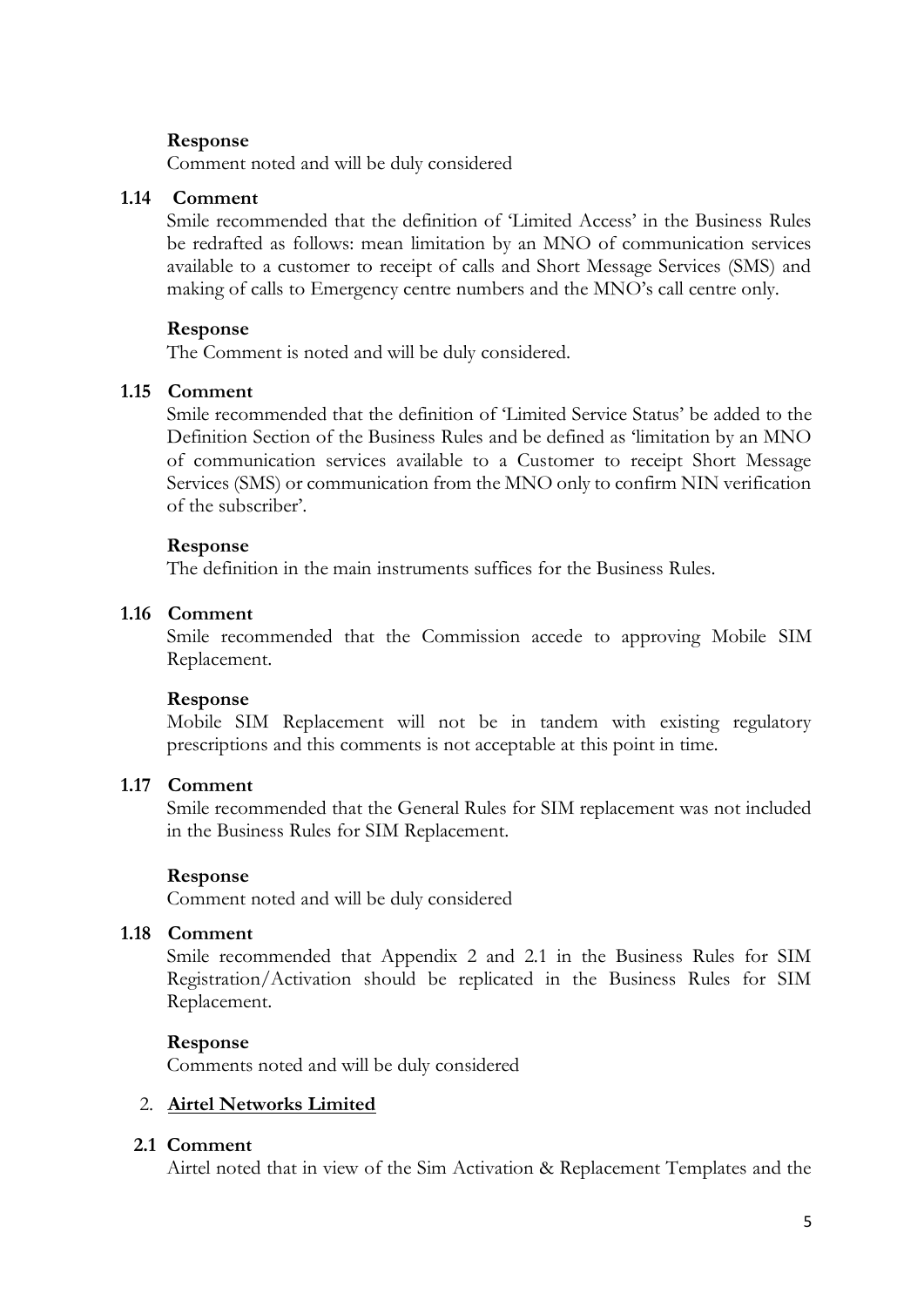draft Business Rules, only "NIN" is mandatory for SIM replacement.

# **Response**

Comment is noted and will be duly considered

# **2.2 Comment**

Paragraph 6.4 which provides for SIM replacement by a Telemaster should be redrafted in line with the Draft Business Rules.

# **Response**

Comment is noted and will be duly considered.

# **2.3 Comment**

Airtel recommended that Paragraph 6.7 which provides for a valid photo identification, should be deleted.

#### **Response**

Comment is noted and will be duly considered.

# **2.4 Comment**

Airtel recommended that in addition to the conditions for SIM Replacement by Proxy as stated in Paragraph 7.1 both Proxy and Owner should be active customers of the MNO wherein the SIM Replacement is to be performed.

#### **Response**

Comment is noted and will be duly considered.

# **2.5 Comment**

Airtel recommended that Paragraph 7.3 be redrafted as follows: A request for a SIM replacement may be made by either the primary telecoms master, the secondary telecoms master or both for MSISDNs registered in the name of a corporate entity, where such Telecoms Master(s) been duly appointed as the entity's interface with the operator.

# **Response**

This comments are not acceptable as it defeats the main aim of making the Primary Telemaster the responsible party for the management of all SIMs under his/her care.

# **2.6. Comment**

Airtel recommended the following modifications to Paragraph 7.7 which provides for SIM Replacement of deceased persons:

Paragraph 7.7 (b) – Provision of Letters of Administration of Estate issued by a superior Court of Record, Where the deceased dies intestate or with an unregistered Will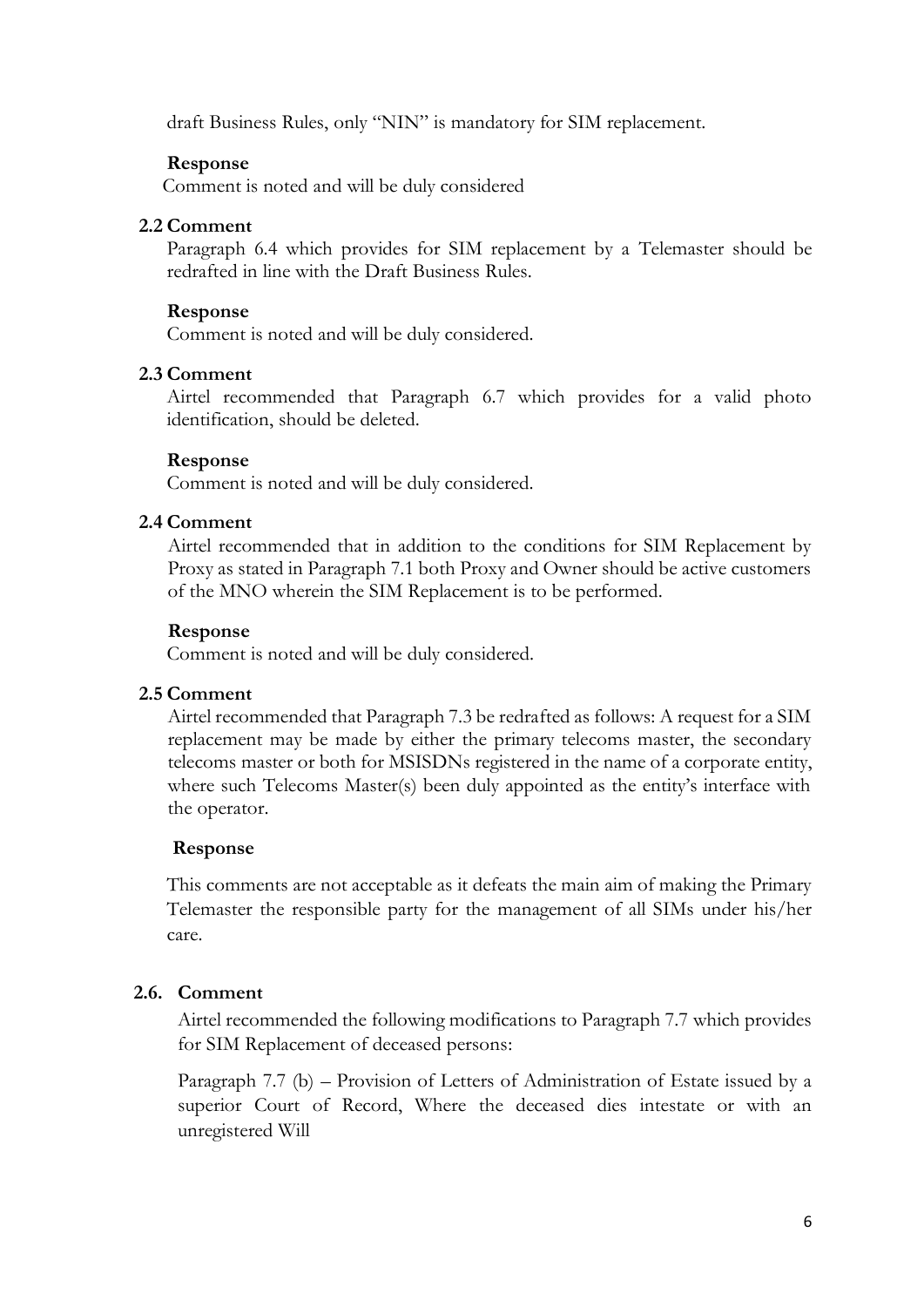Paragraph 7.7 (c) – Where the deceased person dies intestate the authorized individual must provide the requisite probate letters showing authority to act on behalf of the estate of the deceased person.

Paragraph 7.7(d) – The authorized individual must provide his/her NIN

# **Response**

Comments noted and will be duly considered

# **2.7. Comment**

Airtel respectfully request the inclusion of "NIN" as one of the information to be provided by the subscriber.

# **Response**

Comments noted and will be duly considered.

# **2.8. Comment**

Airtel recommended that the term 'Telemaster' be redefined as follows: 'Telemaster means the authorized representatives of a corporate entity who is designated to register lines on its behalf and for its employees'.

# **3. MTN Nigeria Communications Plc**

# **3.1 Comment**

MTN recommended that Paragraph 4.1 which provides for scenarios wherein a SIM is eligible for replacement be modified to reflect the provisions of the Business Rules.

# **Response**

Comments noted and will be duly considered

# **3.2 Comment**

MTN noted that the provision for SIM Replacement by proxy is at variance with that of the Business Rules and therefore recommended that it should be aligned with what is obtainable in the Business Rules.

# **Response**

Comment is noted and will be duly considered.

# **3.3 Comment**

MTN recommended that the Commission replace Paragraph 7.2 in its entirety as it is exhaustively covered in the Business Rules.

# **Response**

Comments noted and will be duly considered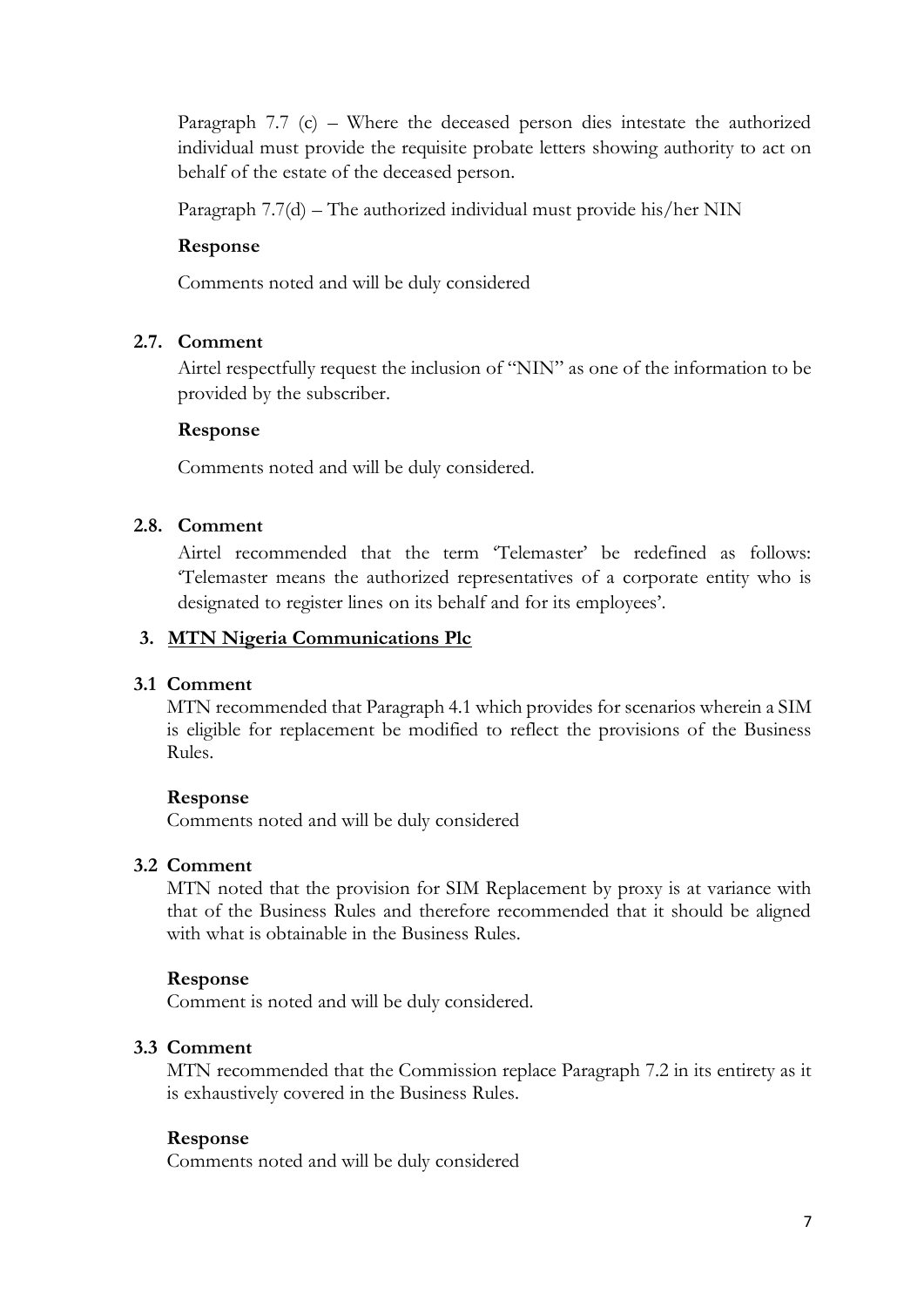# **3.4 Comment**

MTN recommends that in respect of Paragraph 7.7(d) the Commission considers requiring only the NIN of the authorized individual and the MSISDN of the deceased person to be provided to the MNO.

#### **Response**

Comments noted and will be duly considered

#### **3.5 Comment**

MTN recommended that the procedure for online SIM Replacement be as specified under the Business Rules

#### **Response**

Comments noted and will be duly considered

#### **3.6 Comment**

MTN recommended that the application of 'limited access' be further expanded to cater for a scenario where the default setting of all lines being subject to SIM Replacement, will be in a restrictive limited access state i.e the ability to receive only MNO communication (which includes receiving call or messages from the service provider and texting or calling the service provider). MTN further recommended for the creation of another Limited Access rule where the business rule definition on limited service should apply.

# **Response**

Comments noted and will be duly considered

# **3.7 Comment**

MTN recommended that **Paragraph 8.2** which mandated the submission of an audit be deleted in view of the fact that the Commission conducts quarterly compliance audits on MNOs for SIM Replacement.

# **3.8 Comment**

The SIM Replacement Form should cater to scenarios stated in the Business Rules.

#### **Response**

Comments noted and will be duly considered

# **4. VDT Communications Nigeria Limited**

#### **4.1. Comment**

VDT recommended that the Commission stipulate the extent of liability and the measure of damages or claim against such proxies in the case of perpetrated fraud. An adequate punitive measures should be quantified and clearly stipulated to avoid escape of liability in the event of such and to further make it less encouraging to use a proxy and discourage such fraudulent instances e.g. a criminal conviction